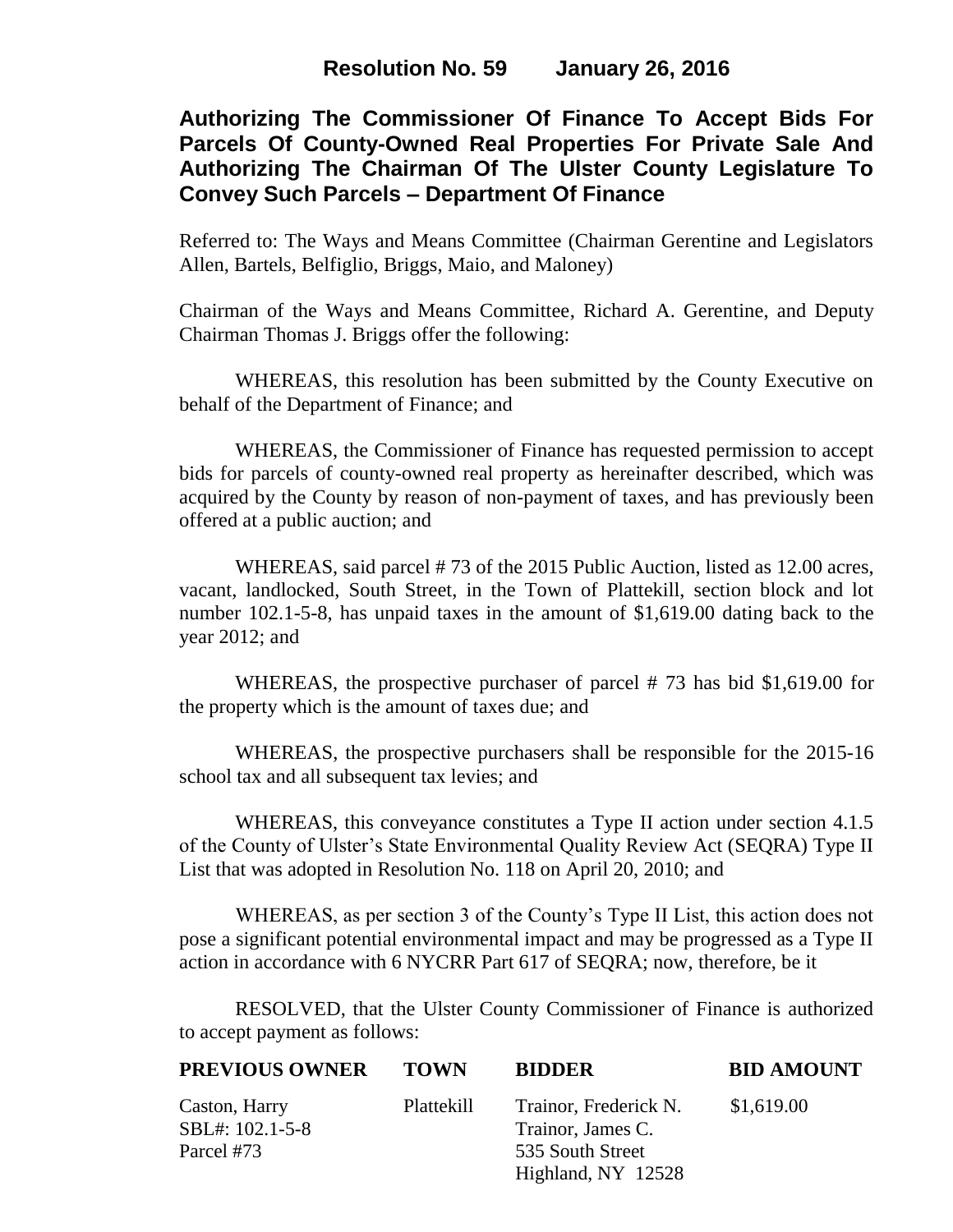### **- Page 2 -**

## **Resolution No. 59 January 26, 2016**

# **Authorizing The Commissioner Of Finance To Accept Bids For Parcels Of County-Owned Real Properties For Private Sale And Authorizing The Chairman Of The Ulster County Legislature To Convey Such Parcels – Department Of Finance**

and, be it further

RESOLVED, that the Chairman of the Ulster County Legislature is authorized and directed to make, execute and deliver to said bidder making payment, a quitclaim deed conveying the interest of the County in said parcel, which quitclaim deed shall contain the covenant that the said County of Ulster shall in no event be or become liable for any defects in title conveyed for any cause whatsoever, and that no claim or demand of any nature shall ever be made against the County of Ulster arising from such sale, conveyance or the proceedings leading thereto,

and move its adoption.

#### ADOPTED BY THE FOLLOWING VOTE:

AYES: 23 NOES: 0

Passed Committee: Ways and Means on January 26, 2016

FINANCIAL IMPACT: TOTAL UNPAID TAXES: \$1,619.00 TOTAL ACCEPTED BID: \$1,619.00